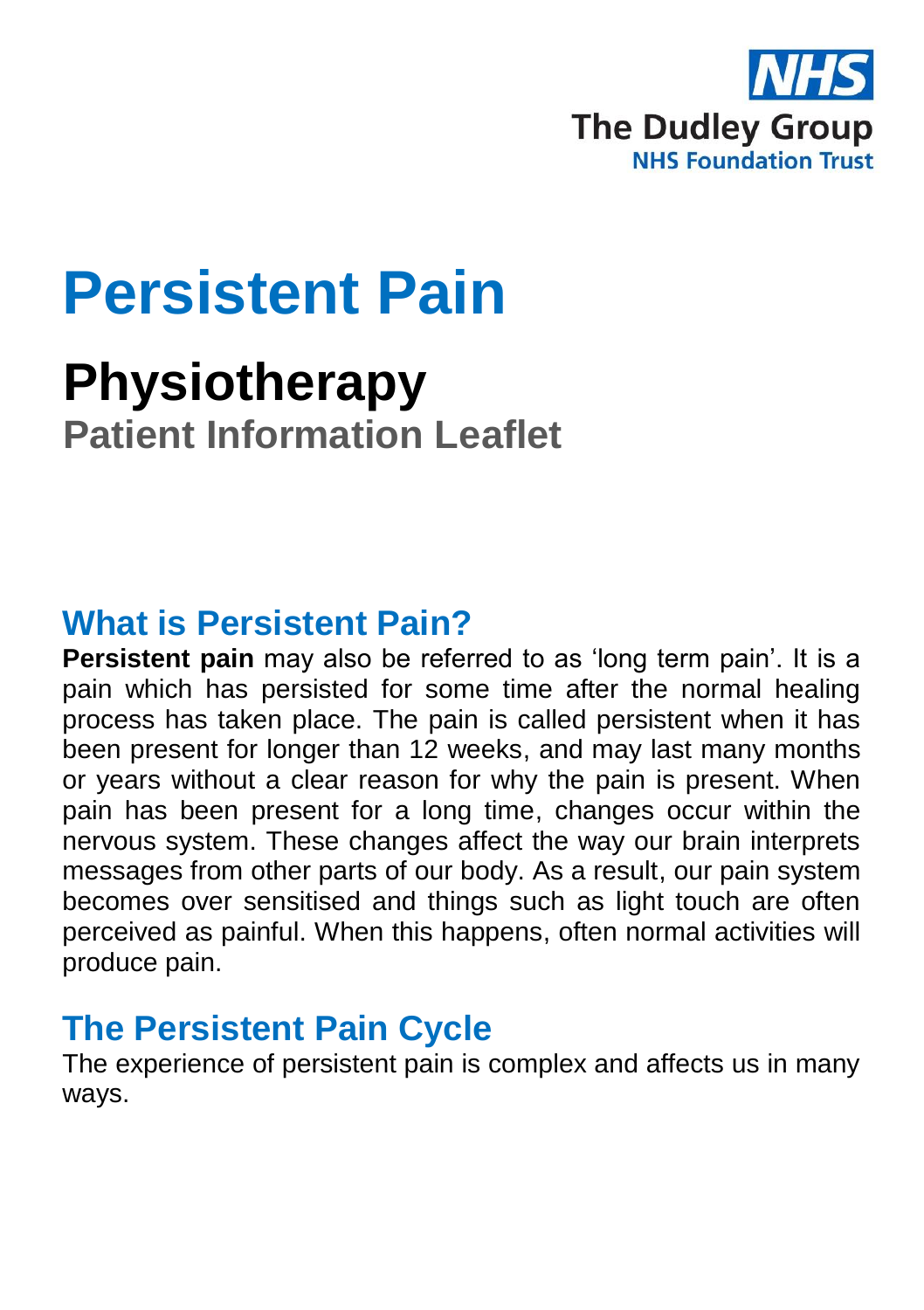

Stress/anxiety/anger/frustration

A common misconception of pain is that pain means harm, therefore we tend to avoid activities which may cause the pain for fear of causing further injury or harm to our bodies.

This is often referred to as **fear avoidance.**

Avoiding moving or doing an activity because of the pain is an **unhelpful** response. It can contribute to the pain persisting for longer and may actually make the intensity of pain even worse. With a lack of activity our bodies will naturally become stiffer and weaker; this is known as **deconditioning,** which in turn leads to further pain as we are able to do less.

## **How can feelings and thoughts affect your pain?**

Everything we do and feel has an emotional and physical element. All physical sensations we experience in our body are processed within our brain, and our response to those sensations is linked to our thoughts, feelings and experiences of those sensations.

Pain is usually associated with harm or threat to our body, and it's our body's way of reducing that threat by causing a physical reaction to the amount of pain we might feel.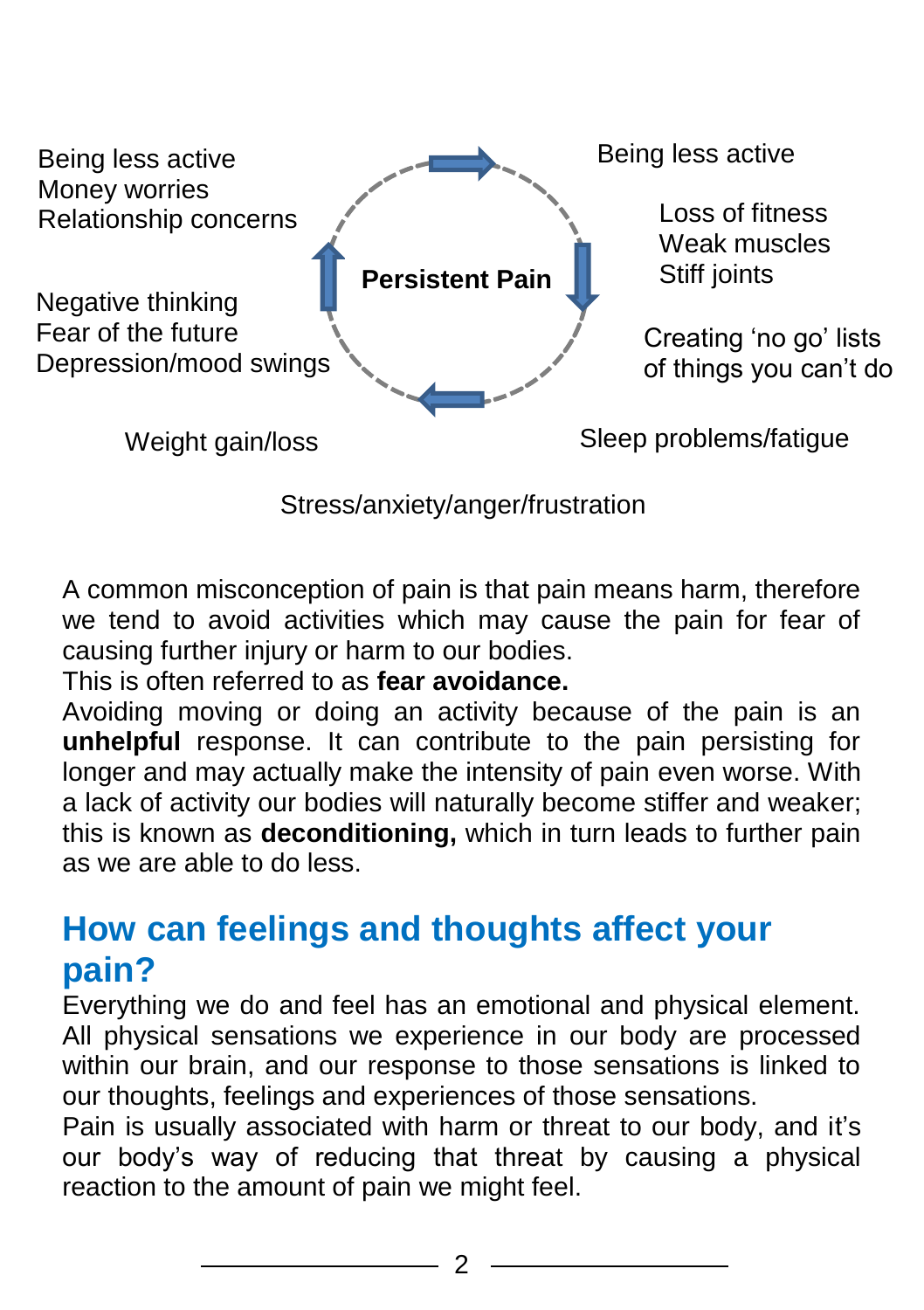An example of this is if you touch something hot with your hand, you feel pain and your response is to move away from the heat and cool the hand down to pre[vent further injury.](https://www.google.co.uk/url?sa=i&rct=j&q=&esrc=s&source=images&cd=&cad=rja&uact=8&ved=2ahUKEwi-zdfhwczgAhUSalAKHcgBA6YQjRx6BAgBEAU&url=https://pixabay.com/en/ouch-comics-onomatopoeia-cartoon-147868/&psig=AOvVaw04xzZdME8_pVfXhixx84_p&ust=1550827684677023)



After the initial response, the amount of pain or discomfort we feel can be influenced by our thoughts of how serious the injury might be. These thoughts and feelings about the pain can be complex and based on many factors, such as previous experience, concern about the injury, fear, reactions from other people, and experience of others with a similar problem.



#### **Boom and Bust Cycle**

Another response to persistent pain may be to push on through the pain until it feels impossible to carry on. This will then usually be followed by a prolonged period of inactivity to recover. Whilst it is important to carry on with certain activities even if there is some pain, pushing on until the pain is unbearable resulting in this period of inactivity, will lead to the deconditioning cycle again.



#### **Poor Sleep**

Good quality sleep is necessary for the body to restore itself from the stresses and strains of normal everyday life.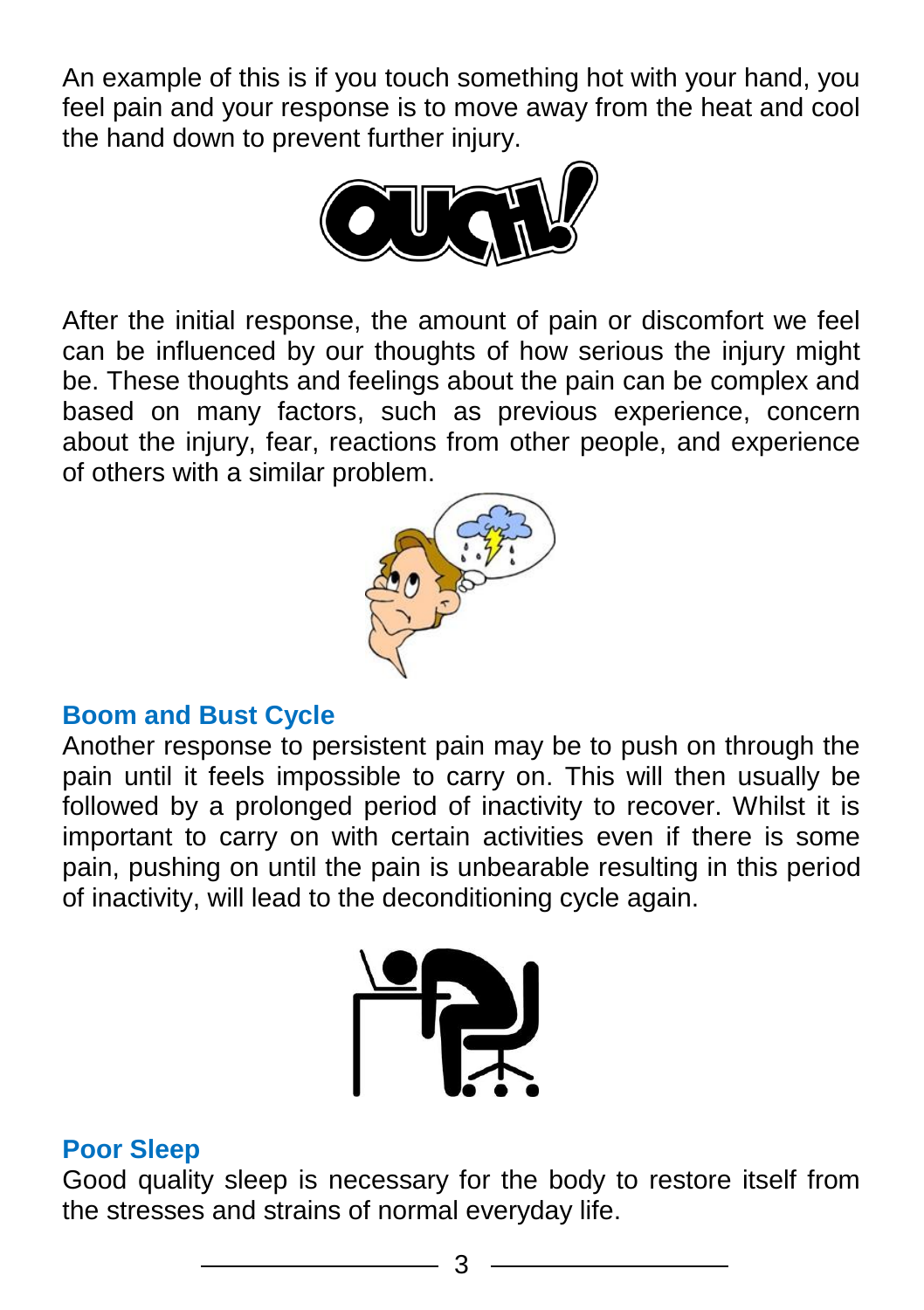Persistent pain can interfere with the normal sleep pattern making it difficult to get to sleep or disturbing sleep during the night. This leads to poor quality, unrefreshing sleep, which in turn can adversely affect our pain mechanisms and lower pain thresholds. In fact, individuals who have poor sleep quality are thought to be more likely to develop persistent pain conditions. This is another factor that can lead to the deconditioning cycle.



#### **Low Mood and Poor Self Esteem**

Due to pain and poor sleep, many people experience 'low mood', feeling unmotivated to join in with normal activities which can lead to social isolation and poor self-esteem. Again, these are factors which are known to feed into the persistent pain cycle and the downwards deconditioning spiral.

# **So how can I help myself if I have persistent pain?**

The good news is that there are many skills and tools that can be helpful in improving the outlook for you.



You may not need to use all the tools and skills suggested, just see what works best for you.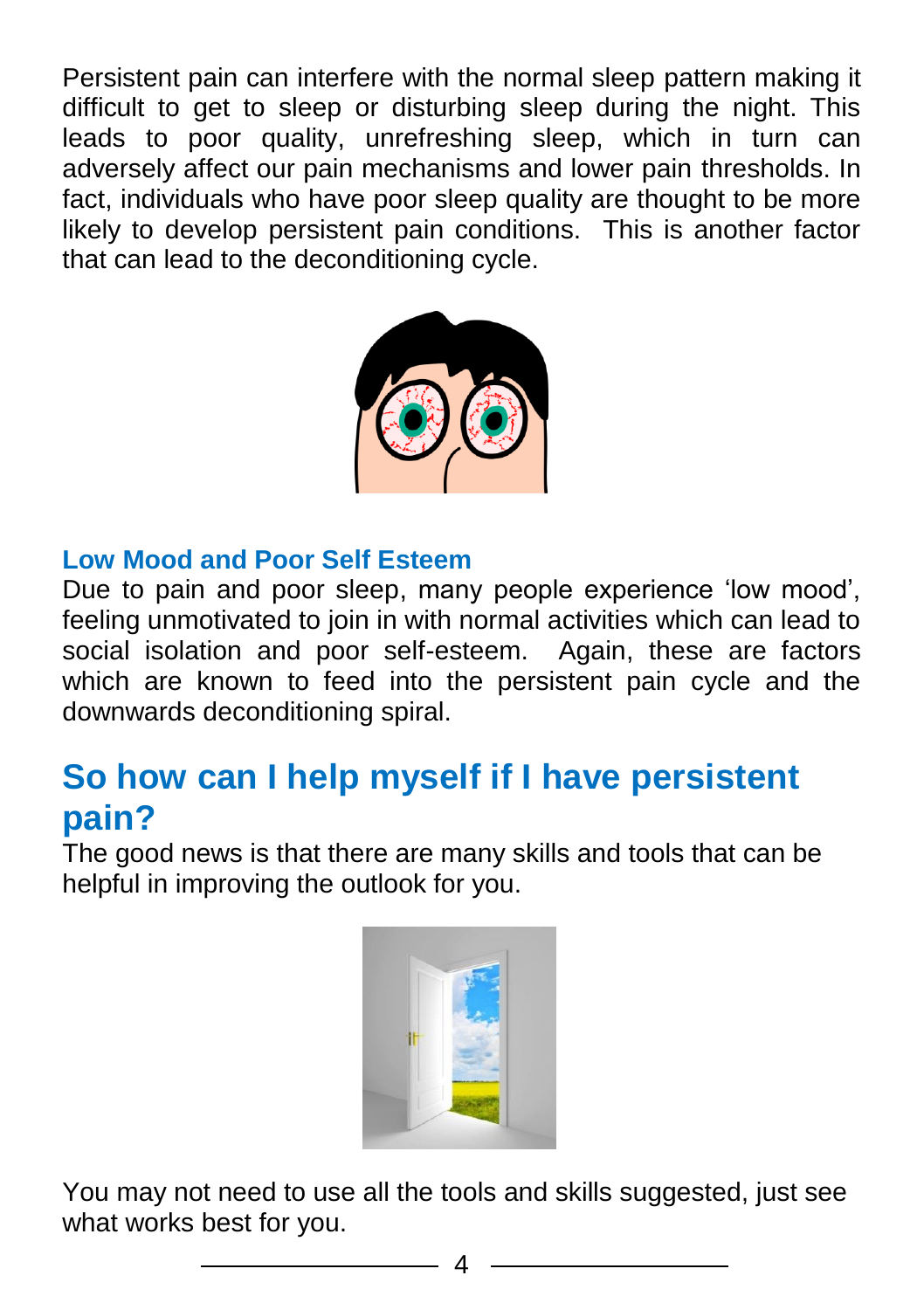#### **Acceptance**

Acceptance is the first and most important tool in self-management of persistent pain. Acceptance is not about giving up, but recognising that you need to take more control. It's a bit like opening a door that will allow you in to lots of self-managing opportunities to make life a bit easier for you. The key to opening this door is your willingness to see and try to do things a bit differently.

#### **Pacing**

The idea of pacing is to create a balance between activity and rest to reduce the 'highs & lows' of day to day symptoms. With pacing, it is important that if you are experiencing a 'bad day', a **base line of activity** is maintained, and that on a 'good day', you do not push things too far to make up for the 'lost time' when you were in a lot of pain. This is the 'boom and bust' cycle mentioned earlier.

The base line is the amount of activity you keep up on a regular, daily basis without causing a 'flare up' with the pain. An activity/pain diary can be a useful tool to help find your personal baseline.

#### **Graded Activity/Exercise**

It is important to maintain a level of activity or exercise in order to prevent and improve deconditioning. The amount of activity varies from person to person.

Once a base line of activity has been achieved, as described above, a graded exercise/activity approach can be adopted whereby an exercise which is tolerated by the individual is introduced, such as 5 minutes walking each day. This activity is then gradually increased at a rate to suit the individual.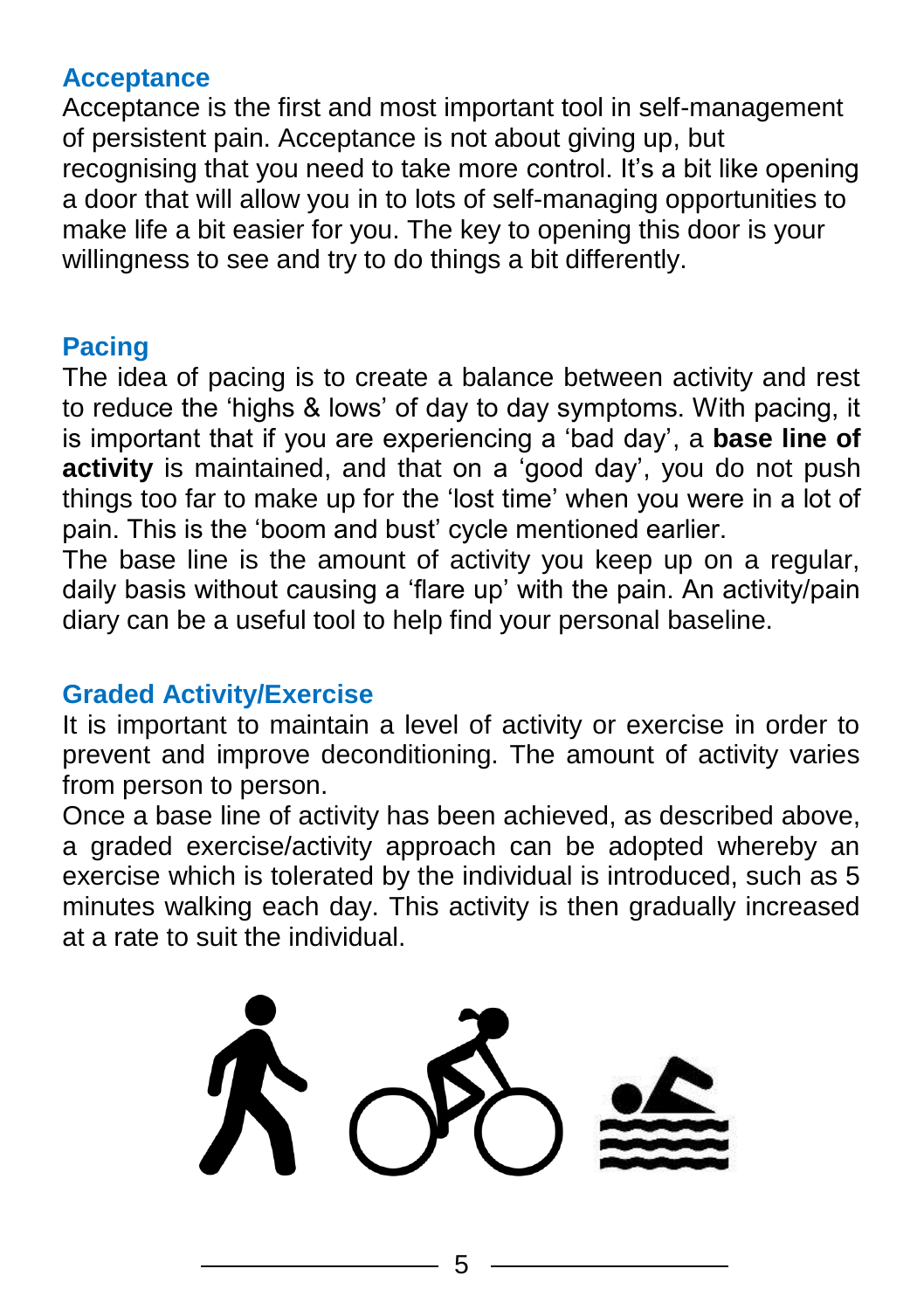It is useful to set some **goals** to work towards. One example of this may be walking to collect the daily newspaper from a local shop. If the shop is a 15 minute walk away, that would be a total of 30 minutes walking to fetch the paper and get back home. To build up to this, it might be a good idea to start with a walk of 10 minutes (i.e. walk 5 minutes from home, turn around and go back) each day for about 2 weeks. After that, the walk would be gradually increased by a few minutes each week, until the goal of 30 minutes is reached, enabling you to fetch the newspaper and get back home. Having goals **keeps you motivated** and lets you see how much you've achieved.

#### **Sleep Hygiene**

In order to maintain a good sleeping pattern and better quality of sleep, it is important to avoid poor sleeping habits and adopt good ones. This is known as **sleep hygiene,** and it is important for helping maintain the body's natural sleep cycle.

It is better to maintain a regular time you go to bed and get up each day, whatever the pain is like. If you have had a bad night's sleep, it is best to avoid sleeping in the day.

If sleeping in the day becomes a regular thing, it can interfere with the normal sleep cycle and make it difficult to sleep at night or result in poor quality sleep. Maintaining a good sleep pattern can help improve feelings of low mood. Exercise can also be helpful in promoting better quality sleep and improving mood and self-esteem.



#### **Cognitive Behavioural Therapy – CBT**

CBT helps by looking into and challenging the individual's thoughts and perceptions of their pain.

Certain thoughts and perceptions may have an adverse effect on the body and a person's ability to cope with long term illness and pain.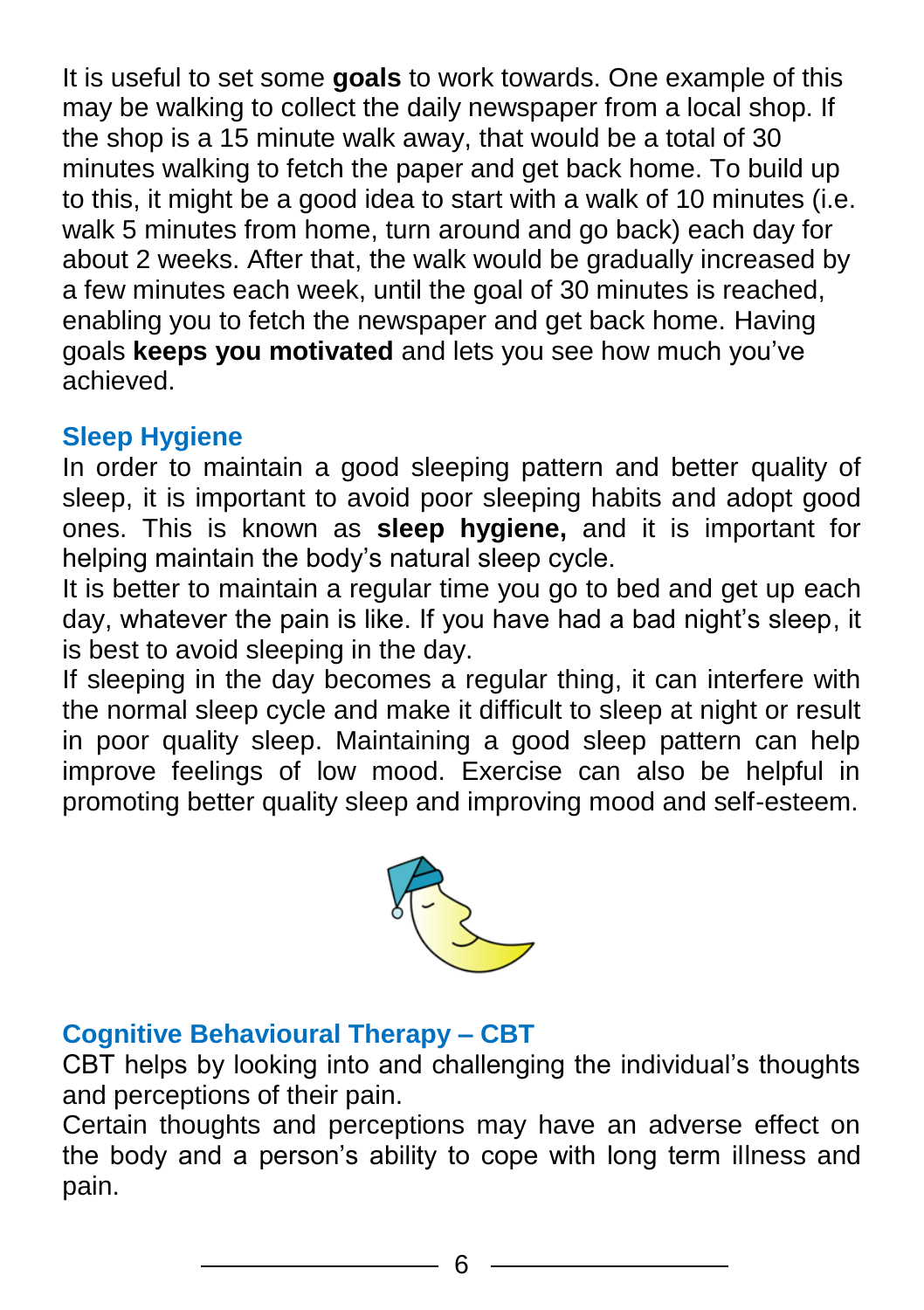CBT aims to give you a different way of looking at various aspects of your condition, and offers **coping strategies** to deal with difficulties in a more positive way, thus improving quality of life. See below for how to access CBT in Dudley.

#### **Medication**

Pain relief medication may be prescribed by your GP to help manage the pain. However with long term pain, the effectiveness of commonly prescribed medications for pain relief can vary. This is something which would need to be discussed with the GP for the appropriate use of pain relief medication on an individual basis.

#### **Meditation/Relaxation/Mindfulness**

These terms all have the same purpose really; it's just a case of setting aside time to focus on the here and now, rather than the past or the future. This could be as simple as 5 minutes of focussing on relaxed breathing to create the balance between mind and body.

Making time to relax and enjoy your favourite things is also really important, despite having persistent pain. For example, meeting up with friends, reading a book, spending time outdoors in the fresh air; whatever you enjoy doing will help to improve your overall general wellbeing and a feeling that you are in control.



# **Who can help?**

A variety of health care professionals may be involved in the care of someone with persistent pain.

- GPs can prescribe medication, arrange any necessary investigations and help to access other health care services.
- Physiotherapists can help with specific musculoskeletal problems and also guide you through a graded exercise programme to help improve and maintain fitness.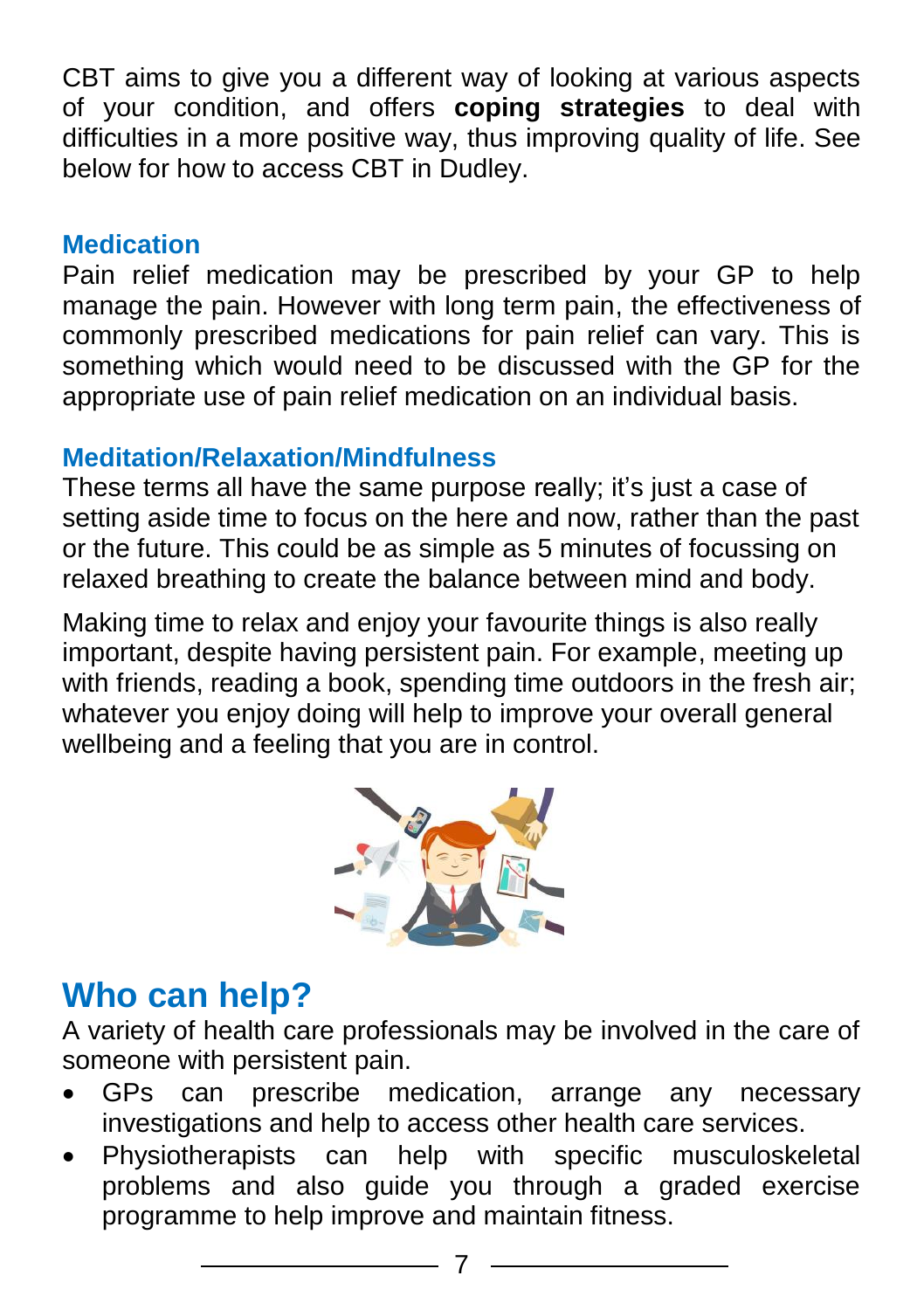- Psychologists may be involved in helping optimise coping strategies and may offer CBT in an individual or group situation. Dudley Talking Therapies provides CBT and you can self-refer (see below under "Further Support")
- Occupational therapists can help with activities of daily living and assess for any equipment which may be necessary in order to maintain independence.
- Specialist consultants who specialise in pain management may be involved in the management of a patient with persistent pain. This could be an orthopaedic consultant, a rheumatologist or an anaesthetist.
- Pain management teams who specialise in persistent pain management and have various healthcare professionals such as consultants in pain medicine, anaesthetists, specialist nurses, clinical psychologists and physiotherapists working alongside each other.

# **Further support**

#### **Useful videos to help with persistent pain**

Google: Understanding pain: what to do about it in less than 5 minutes

[https://www.youtube.com/watch?v=C\\_3phB93rvI](https://www.youtube.com/watch?v=C_3phB93rvI)

Google: Patient story: Jack with Peter O'Sullivan <https://www.youtube.com/watch?v=j4gmtpdwmrs>

Google: Tame the beast – time to rethink persistent pain <https://vimeo.com/212350345>

Google: The truth about back pain <https://www.youtube.com/watch?v=ZumxS6DX-5o>

**Websites to help with persistent pain** <https://www.retrainpain.org/course492678/> Free online course for patients with persistent pain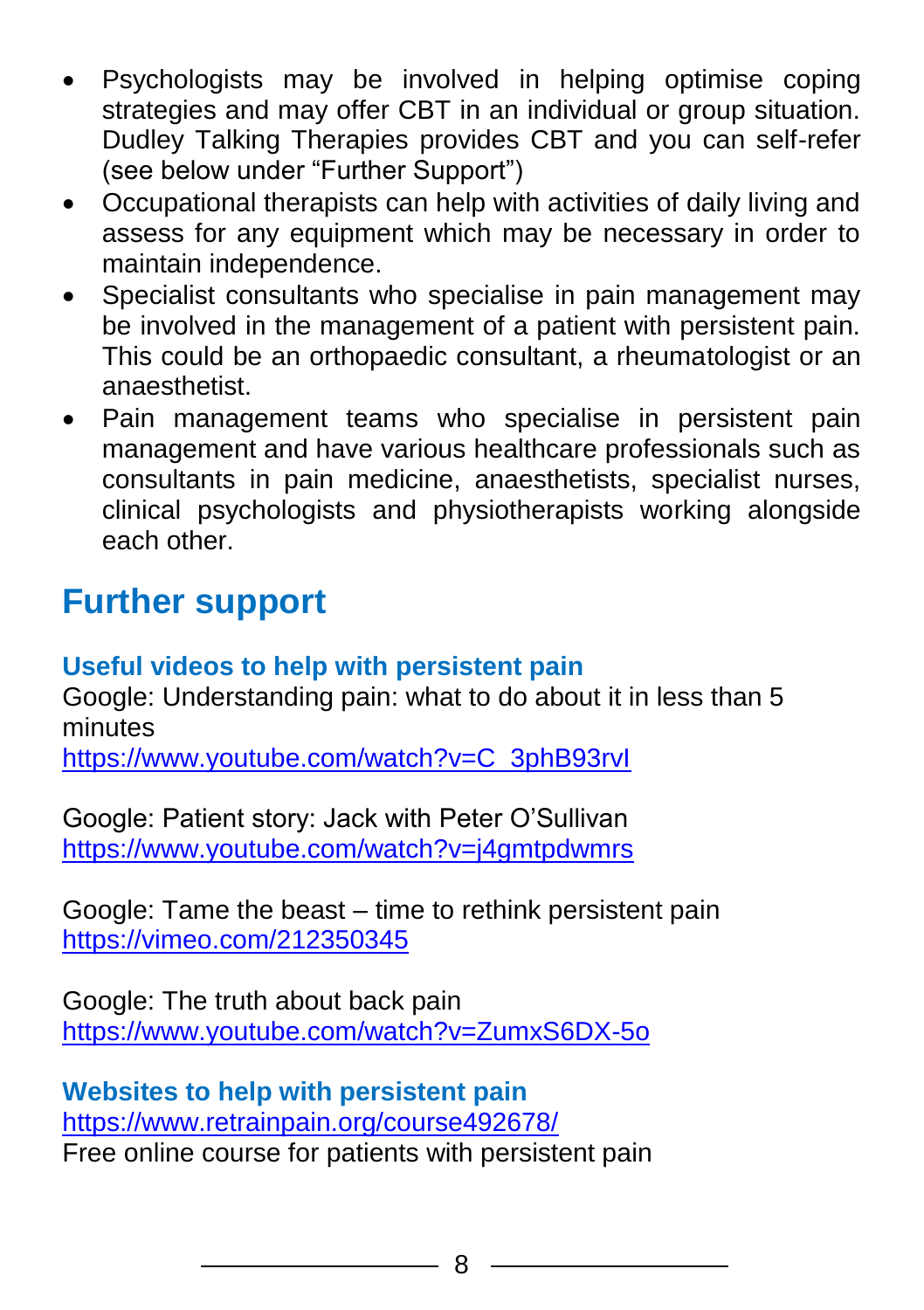<http://www.backincontrol.com/the-4-stages/> Developed by a spinal surgeon

<http://www.paintoolkit.org/> Also app available

Living with pain-Live well NHS Choices [www.nhs.uk/livewell/pain](http://www.nhs.uk/livewell/pain)

Living with long-term pain: a guide to self-management [www.arthritisresearchuk.org](http://www.arthritisresearchuk.org/)

British Pain Society [www.britishpainsociety.org](http://www.britishpainsociety.org/)

#### **Sleep advice**

Lots of really useful advice and downloadable Sleep Advice Fact Sheet:

[Http://www.sleepcouncil.org.uk](http://www.sleepcouncil.org.uk/)

### **Self Help Tools for Relaxation**

<http://psychology.tools/>

<http://www.getselfhelp.co.uk/>

<https://www.stopbreathethink.com/>

#### **Self-Referral for CBT**

Contact Dudley Talking Therapies via their website [http://dwmh.nhs.uk](http://dwmh.nhs.uk/) or on Freephone 0800 9530404 (Monday to Friday 9.00am - 4.30pm, excluding Bank Holidays)